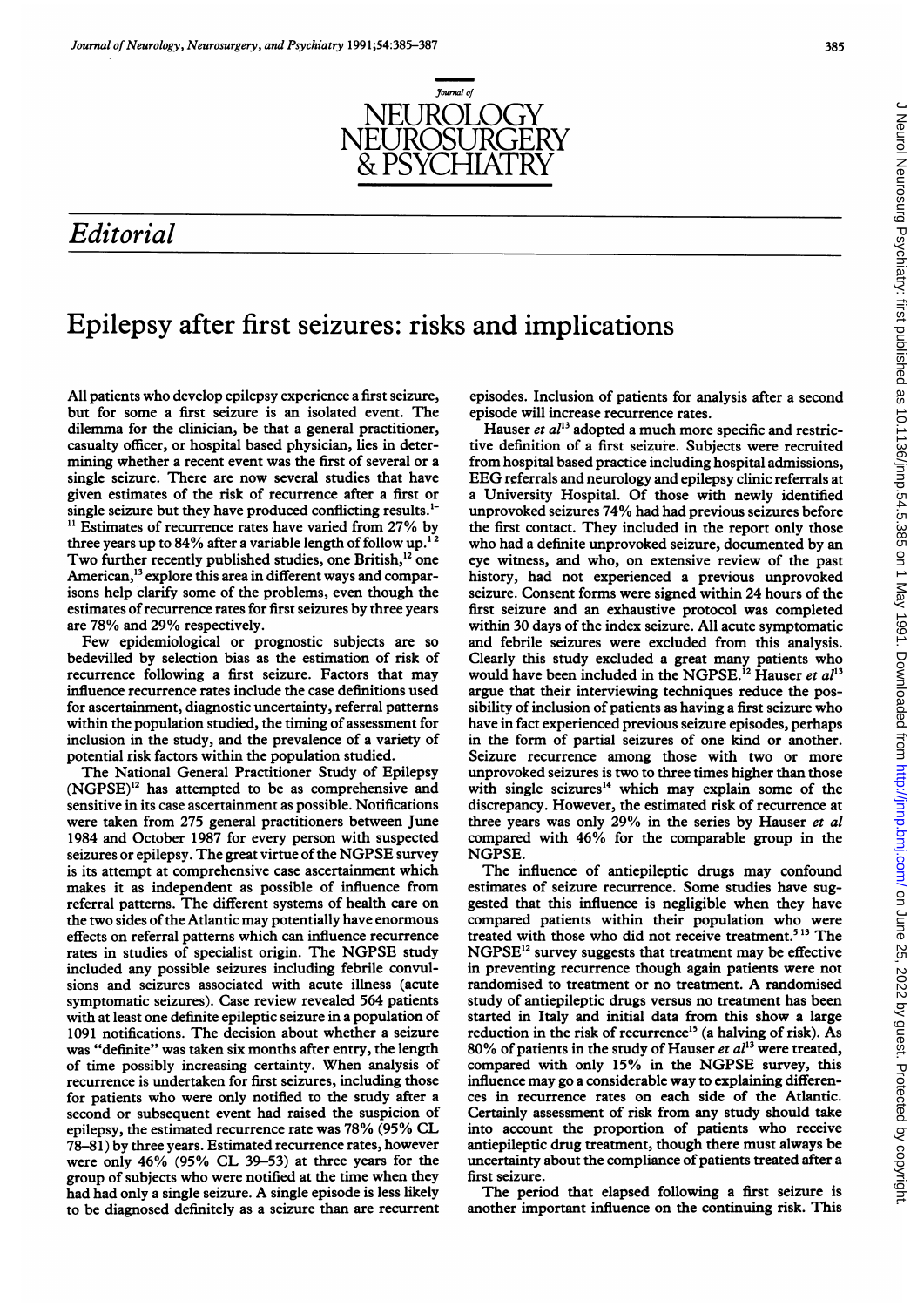386

was clearly identified as a factor influencing recurrence rates by Hopkins et  $al$ <sup>5</sup> The NGPSE survey allows the calculation of hazard rates at different times following a first seizure that clearly demonstrate this phenomenon. The rate of recurrence fell from  $0.033$  per week in the first six months to 0 004 per week in the one to three year period following a first seizure.

Different case mixes within populations with differing risk factors will influence recurrence rates. The British and American studies have agreed in identifying certain risk factors.

Previously it had proved difficult to identify prognostic factors for recurrence after a first seizure. In the NGPSE,<sup>13</sup> recurrence rates were influenced by aetiology, seizure type, and age, as well as the time elapsed from the first attack. Thus acute symptomatic seizures carried <sup>a</sup> 46% (95% CL 34-57) three year risk of recurrence compared with an 85% (95% CL 77-92) and 81% (95% CL 77-86) three year recurrence for remote symptomatic and idiopathic seizures. Partial seizures had <sup>a</sup> 94% (95% CL 90-99) recurrence rate by three years compared with <sup>a</sup> 72% (95% CL 67-77) recurrence rate for tonic-clonic seizures. Recurrence rates were highest in the first 15 years of life and over the age of <sup>60</sup> (83%). The NGPSE survey does not address the role of the EEG in predicting <sup>a</sup> recurrence.

Hauser et  $al^{13}$  in their population of 208 patients undertook a statistically more sophisticated analysis of factors affecting recurrence rates than that which has so far been published by the NGPSE survey. Patients with <sup>a</sup> previous neurological insult and remote symptomatic seizures had  $2.55$  (95% CL  $1.44-4.51$ ) times the risk of recurrence of those with idiopathic seizures. In the remote symptomatic group the presence of Todd's paresis or previous acute symptomatic seizures relating to the original insult (for example, head injury or encephalitis) greatly increased the risk of recurrence. Among the cryptogenic group the presence of generalised spike-wave in the EEG increased the relative risk of recurrence by <sup>a</sup> factor of 2-69 (95% CL <sup>1</sup> 28-5-67) and having a sibling affected increased the risk by 2-51 (95% CL 1-23-5 11).

It would be helpful to develop techniques that allow a more accurate individual prognosis for patients presenting with a first seizure. The data from both the NGPSE'2 survey and the study of Hauser et  $al<sup>13</sup>$  allow the application of multivariate proportional hazards analysis from which it may be possible to develop a prognostic index that could be used to predict risk of seizure recurrence on a more individual basis. This has already been undertaken in identifying risk of recurrence following the withdrawal of antiepileptic drugs<sup>16</sup> and a similar strategy could be developed for recurrence after <sup>a</sup> first seizure. The strength of such a model would inevitably be increased by data pooling and meta-analysis of the studies that exist, a step that should be actively considered by the groups working in the area. When the results of the Italian randomised study<sup>15</sup> of treatment of first seizures becomes available it should be possible to estimate the risks both on and off antiepileptic drug treatment, taking into account clinical factors such as aetiology, age, seizure type and time elapsed from the last attack.

What are the implications of these new data? The most important practical question is whether first seizures should be treated with antiepileptic drugs. The NGPSE survey suggests that the high risk of recurrence for other than acute symptomatic seizures does warrant serious consideration of treatment. A prognostic model would allow counselling of patients who inevitably will take the final decision about initiating treatment and complying with it. It must be recognised, however, that the diagnosis of a definite seizure from a single event is always difficult.

Clinicians can have considerable difficulty differentiating between pseudo-seizures and epileptic seizures even when such seizures present in status epilepticus.<sup>17</sup> The potential for misdiagnosis when clinicians deal with a single event that may be imperfectly described to them is obvious. Another part of the decision making process that remains unclear is whether the early suppression of seizures prevents the development of chronic epilepsy. This has been suggested from circumstantial evidence<sup>18</sup> but answers to this will have to await large randomised studies with long term follow up of patients with first seizures and early epilepsy.

The second practical implication is the current licensing regulations applied by the Department of Transport. Most patients with a cryptogenic single seizure would currently be allowed to drive after 12 months though patients with a single seizure and some identified cerebral pathology such as a stroke will be treated as having epilepsy and barred from driving until they are seizure-free for two years. The NGPSE survey suggests that after <sup>a</sup> <sup>12</sup> month seizure-free interval following a first seizure the risk of a seizure in the next 12 months may still be in excess of 20%, which is the arbitrary cut-off point that is usually used to determine the suitability of an applicant to hold an ordinary driving licence. This in turn raises the question of whether single seizures deserve different treatment by the licensing authority or indeed by clincians. The NGPSE survey goes <sup>a</sup> long way to blurring the distinctions between a single seizure and epilepsy, and raises questions about the way in which we use the term. Traditionally a single seizure has not been considered to be epilepsy but it now seems that most single seizures are part of epilepsy though probably one that may be short lasting and characterised by only a few seizures over a relatively short period of time.'9 As a diagnosis of epilepsy is undoubtedly stigmatising,<sup>20</sup> Hart et  $al<sub>1</sub><sup>12</sup>$  argue for a new term "pre-epilepsy" that would cover both single seizures and those with infrequent or few seizures who never experience a chronic and disabling epilepsy. Further complicating the issue with such a term, seems unhelpful. As first seizures become more closely identified with epilepsy we should rely not on new words but more on educating the patient and public about epilepsy to reduce the stigma.

#### DAVID CHADWICK

Department of Neurological Science, Walton Hospital, Liverpool

- <sup>1</sup> Hauser WA, Anderson VE, Loewenson RB, McRoberts SM. Seizure
- 
- recurrence after a first unprovoked seizure. N Engl J Med 1982;307:522-8.<br>2 Goodridge DMG, Shorvon SD. Epileptic seizures in a population of 6000.<br>II: Treatment and prognosis. BMJ 1983;287:645-7.<br>3 Cleland PG, Mosquera I,
- 
- Epilepsia 1975;16:731-3. 5 Hopkins A, Garman A, Clarke C. The first seizure in adult life. Lancet 1988;i:721-6.
- 6 Elwes RDC, Chesterman P, Reynolds EH. Prognosis after a first untreated
- tonic clonic seizure. *Lancet* 1985;ii:752.<br>7 Camfield CS, Dooley JM, Tibbles JAR, Fung T, Gamer B.<br>Epilepsy after a first unprovoked seizure in childhood. *Neurology*<br>1985;35:1657–60.<br>8 Thomas MH. The single seizure: its
- 1959;169:457-9.<br>9 Costeff H. Convulsions in childhood: their natural history and indications for
- 
- 
- 
- 9 Costeff H. Convulsions in childhood: their natural history and indications for<br>treatment. *N Engl J Med* 1965;273:1410-3.<br>10 Blom S, Heijel J, Bergfors PG. Incidence of epilepsy in children: a follow-up<br>study of three ye
- 1st unprovoked seizure: an extended follow-up. Neurology 1990;40: 1163-70.